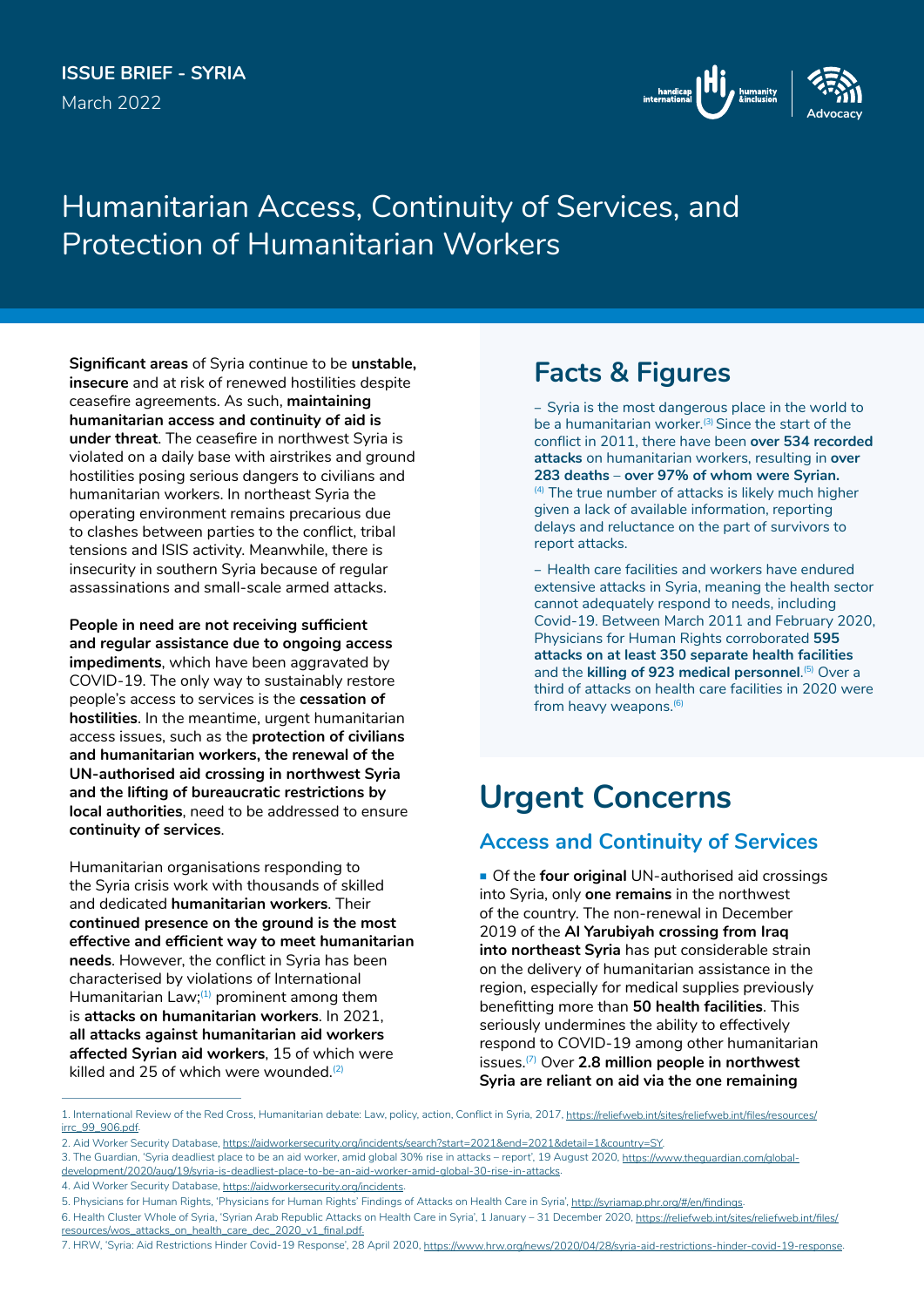**UN authorised crossing**, making them incredibly vulnerable to any restrictions to this access point.<sup>(8)</sup>

**Financial access constraints** due to the complexity of international sanctions and bank de-risking has meant NGOs struggle to **pay staff and suppliers, maintain or scale-up activities, and import certain goods.**

 NGOs have experienced increased **scrutiny and burdensome requirements from certain donors** leading to the **suspension of programs**, despite having established extensive **due diligence procedures** to ensure donor funding is safeguarded from diversion by sanctioned entities and/or parties to the conflict.

 Whole of Syria (WoS) coordination challenges between the hubs, the loss of UN authorised aid crossings into Syria and a lack of NGO representation in senior coordination positions is **undermining the effectiveness of the WoS architecture**, impacting planning and aggravating gaps in service delivery.

**Local authorities in Syria and surrounding** countries continue to impose **bureaucratic restrictions, for example, onerous travel and field visit request processes**, which can delay or prevent aid delivery, and undermine humanitarian standards.

 **Extensive explosive hazard contamination in Syria** not only presents a severe risk to human life, but is also a major barrier to accessing communities in need and delivering required services. Overall, half the population is at risk of explosive ordnance.<sup>(9)</sup>

 Certain groups, for example, **persons with disabilities and internally displaced persons (IDPs),** regularly face additional barriers to access aid and services.

### **Protection of Humanitarian Workers**

Syrian humanitarian workers have unrivalled knowledge of the local context, their communities' needs and local structures. However, they have to navigate the complex reality of **shifting lines of control, increasing humanitarian needs, an unrelenting cycle of violence and evacuations**. Consequently, **thousands of Syrian humanitarian workers have been either killed, injured or**  displaced during the conflict.<sup>(10)</sup>

 $\blacksquare$  In particular, humanitarian workers often face **increased risks when there are significant changes in territorial control**, as they can end up working and/or living under the authority of a different party to the conflict which does not recognise the legitimacy of their work.

Not all humanitarian organisations have the **required duty of care policies in place** to ensure that Syrian humanitarian workers at risk of harm have the means and support to available to them to ensure their health and safety.

8. 42 Aid agencies, June 2021, <https://www.rescue.org/press-release/over-1-million-people-risk-hunger-syria-if-cross-border-aid-resolution-not-renewed-say>. 9. UN OCHA, '2021 Needs and Response Summary', https://reliefweb.int/report/syrian-arab-republic/syrian-arab-republic-2021-needs-and-response-summaryfebruary-2021.

10. The Washington Post, 'As civilians suffer in Syria's Idlib province, death and displacement stalk aid workers, too', 19 February 2020, [https://www.washingtonpost.](https://www.washingtonpost.com/world/middle_east/as-civilians-suffer-in-syrias-idlib-death-and-displ) [com/world/middle\\_east/as-civilians-suffer-in-syrias-idlib-death-and-displacement-stalk-aid-workers-too/2020/02/19/0a33f3f2-51d0-11ea-87b2-101dc5477dd7\\_](https://www.washingtonpost.com/world/middle_east/as-civilians-suffer-in-syrias-idlib-death-and-displ) [story.html](https://www.washingtonpost.com/world/middle_east/as-civilians-suffer-in-syrias-idlib-death-and-displ).

# **Recommendations**

#### **To parties to the conflict:**

 Ensure **full and unfettered humanitarian access** for all international and Syrian NGOs, regardless of the communities they serve and current modalities and areas of operation;

**Support the renewal of Resolution 2585** for 12 months authorising **UN cross-border assistance** to northwest Syria, as the only viable way to ensure that vital medical and other supplies are available to humanitarian actors, particularly in light of COVID-19. Also, identify and support solutions to access challenges in areas previously reached through UN-authorised aid crossings;

**Immediately cease attacks on humanitarian workers and civilian infrastructure**, in particular, health facilities, and ensure, through guarantees

and appropriate monitoring, that **humanitarian workers** are not subject **to arrest or detention** for performing humanitarian services;

 Facilitate **passage of humanitarian staff to and from neighbouring countries** for training and monitoring of humanitarian activities;

 Ensure that **mitigation and containment measures** related to COVID-19 allow critical humanitarian activities to continue and that **NGO permissions** and **staff movement** are facilitated in an expedited fashion.

**To donors and the international community:**

Call for **full and unfettered humanitarian access**